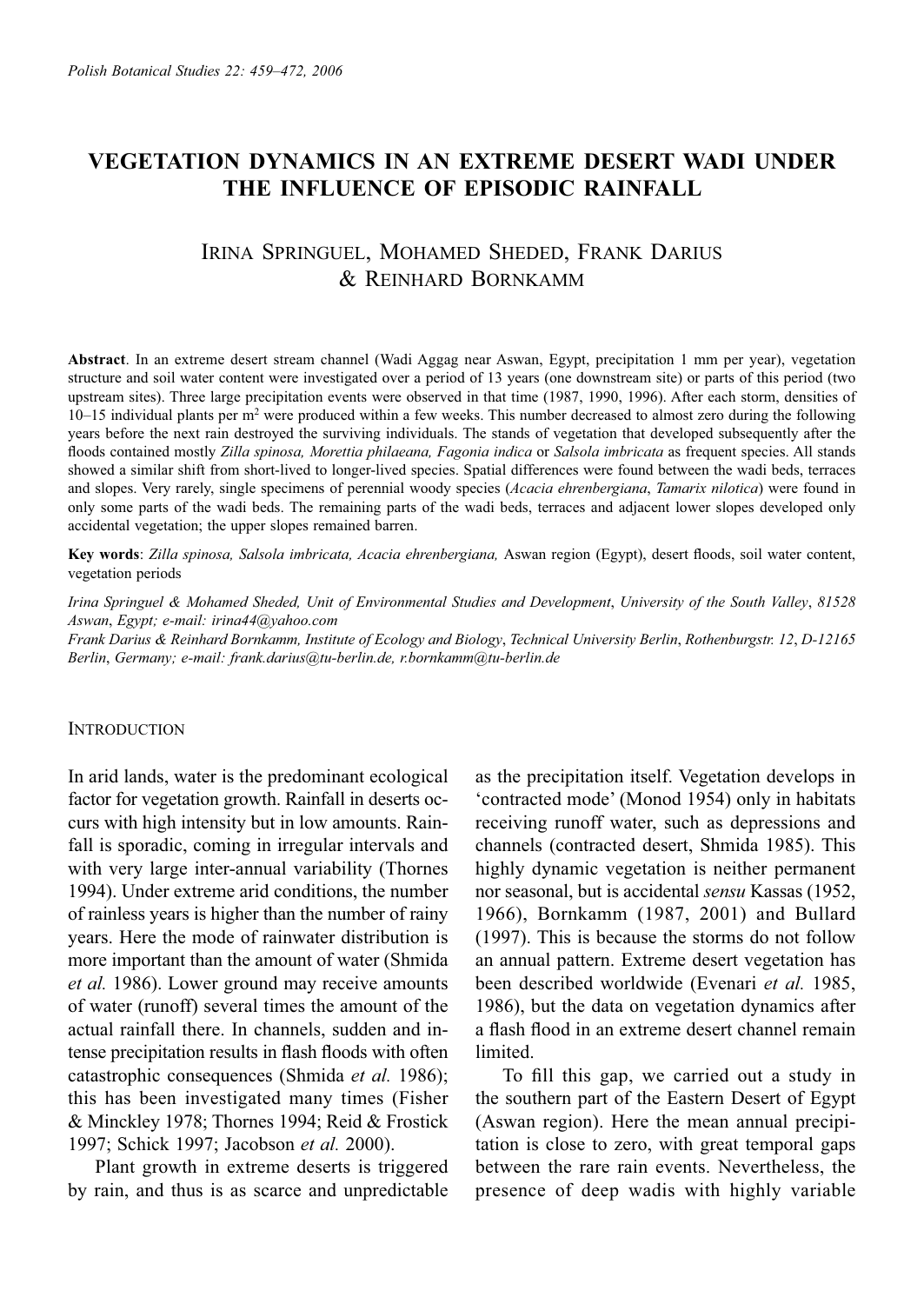surface conditions allows a particular type of vegetation to form (Springuel *et al.* 1986, 1991; Springuel & Sheded 1991). The aim of the investigation was to describe the spatial and temporal performance of the vegetation in three different stream sections. This was done over a time span of 13 years. The first reports on the early part of the study were given by Springuel *et al.* (1990) and Springuel (1997).

### AREA OF INVESTIGATION

Wadi Aggag, 30 km long and comprising a catchment area of *ca* 300 km2 , drains into the Nile in Nubia (Fig. 1). It rises in granite hills (*ca* 350 m a.s.l.), cuts through igneous and metamorphic rock, carves its main channel through the lower Nubia sandstone series (Timsah Formation and Abu Aggag Formation, Klitzsch *et al.* 1987), and reaches the Nile Valley 5 km north of Aswan at

100 m a.s.l. (Springuel *et al.* 1990). Pleistocene gravel and alluvial deposits, and in places also aeolian deposits (mostly sand), cover the wadi. Its gradient decreases from *ca* 4 m/km in the middle section to 1 m/km farther downstream.

The climatic conditions of Aswan are among the most arid in the world. The mean annual temperature is 25.9ºC, and mean annual precipitation (PRE) amounts to 1.2 mm (Vose *et al.* 1992). From the values of mean annual precipitation and potential evapotranspiration ( $ETP = 2066$  mm/yr) presented from Ayyad and Ghabbour (1986) for Aswan, the Aridity Index  $(AI = PRE/ETP)$  is considerably lower than the threshold  $AI = 0.03$  for classifying a climate as hyperarid (Ayyad & Ghabbour 1986). Precipitation events are very rare, but can happen without any clear seasonality. In the last 50 years, traces of rain have been observed at least once a month, with the exception of June and July (Vose *et al.* 1992; Springuel *et al.* 1991;



**Fig. 1**. Map of the Aswan region showing Wadi Aggag, transect locations and other features mentioned in the text.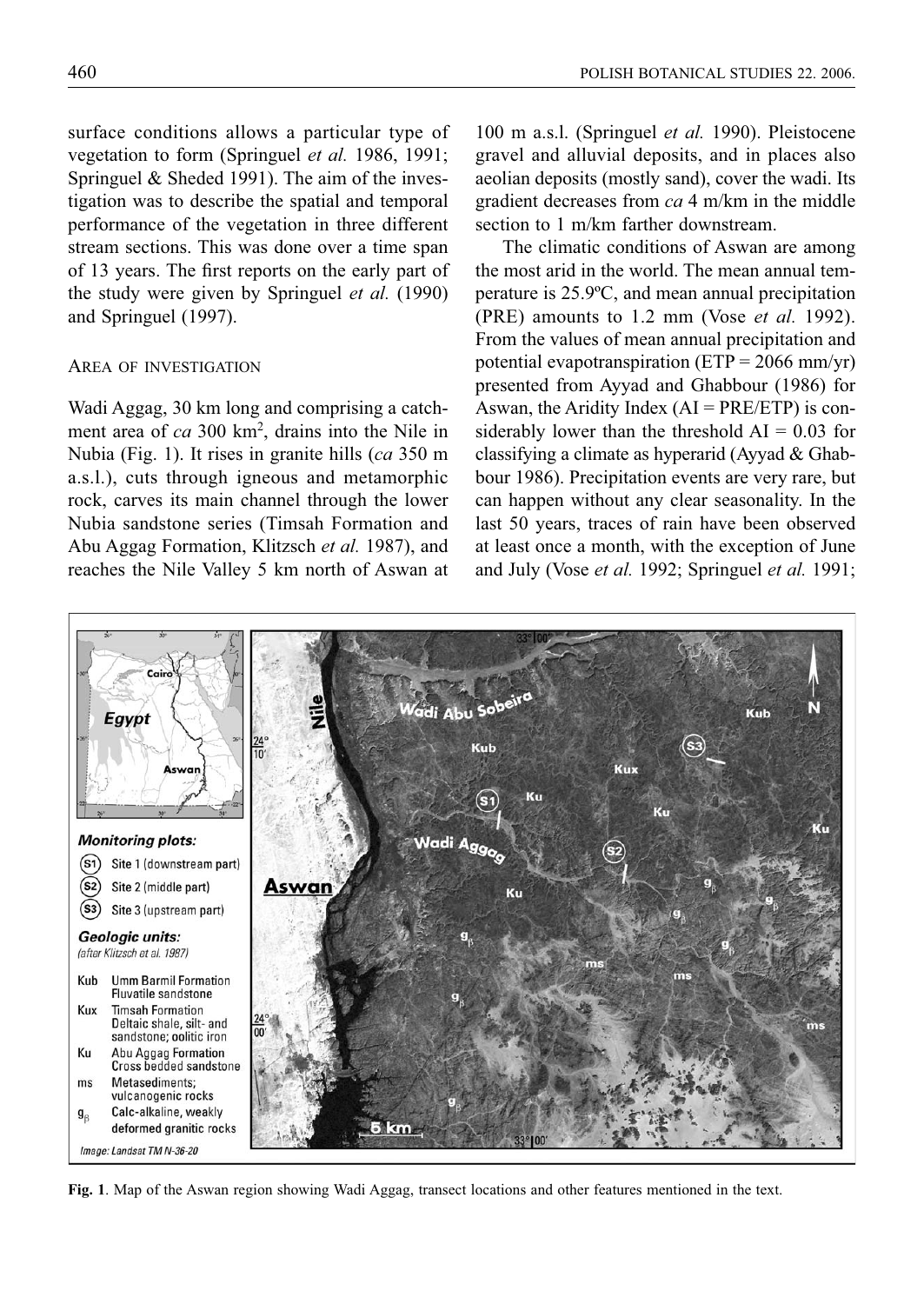| Year | J | F |   | M A M |      | J  | $_{\rm J}$ | A    | S | $\overline{O}$ | N                | D    | Total            |
|------|---|---|---|-------|------|----|------------|------|---|----------------|------------------|------|------------------|
| 1987 |   |   |   |       |      |    |            |      |   | $0*$           |                  |      | $\mathbf{0}$     |
| 1988 |   |   |   |       | $0*$ |    | ï          | $0*$ | ä |                |                  |      | $\mathbf{0}$     |
| 1989 |   |   |   |       |      |    |            |      |   |                |                  |      | 0                |
| 1990 |   |   |   |       |      |    |            |      |   |                |                  | $0*$ | $\mathbf{0}$     |
| 1991 |   |   |   |       |      |    |            |      |   |                |                  |      | $\mathbf{0}$     |
| 1992 |   |   |   |       |      |    |            |      |   | $0*$           |                  |      | 0                |
| 1993 |   |   |   |       | t*   |    |            |      |   |                | t                |      | $\mathbf{1}$     |
| 1994 | t | ä |   |       |      |    |            |      |   | $7*$           |                  |      | 8                |
| 1995 |   | t |   |       |      |    |            |      |   |                |                  |      | $\boldsymbol{0}$ |
| 1996 |   |   | 1 |       |      |    |            |      |   |                | $\mathfrak{t}^*$ |      | 1                |
| 1997 |   |   | 1 |       |      |    |            |      |   | $1*$           |                  |      | $\overline{2}$   |
| 1998 |   |   |   |       | 2    | í. |            |      |   |                |                  |      | $\overline{2}$   |
| 1999 |   |   |   |       |      |    |            |      |   |                |                  |      | $\mathbf{0}$     |
| 2000 |   | t |   |       |      |    |            |      |   |                |                  |      | $\mathbf{0}$     |

**Table 1**. Reported rainfall during the observation period. Numbers – rain (mm), . – no rain, t – trace at Aswan (NOAA 2001); \* – rain at Wadi Aggag (own observations).

Table 1). This means that Aswan is located exactly in the transition zone between winter and summer rain.

The possibility of violent floods is a typical feature of the Eastern Desert of Egypt. Cloudbursts in the Red Sea mountains may cause flash floods at its western slopes every four to five years on average (Labib 1981). Our observations on plant growth in that area started after a storm on October 16, 1987. Earlier there was an exceptional torrential flood in 1980. The frequency of rain during the present study period (1987–2000) is given in Table 1. At the Aswan meteorological station, 11 precipitation events were recorded (annual average 1 mm). In Wadi Aggag no measurements were made, but we observed 9 events, some of them very weak and strictly local. Rain occurred simultaneously in two places (25 km apart) only 4 times. This is not surprising because the diameter of storm cells in deserts usually does not exceed 10–14 km (Reid & Frostick 1997: 207). The storms of October 1987 and November 1996 were the strongest and were followed by a torrential flood in Wadi Aggag. The latter, originating from an interseasonal convective rain in the Red Sea area (Geb 2000), caused a flood 2 m high, as indicated by litter in the branches of an *Acacia tortilis* ssp. *raddiana* tree in the downstream section. Another storm took place in Aggag on the last day of 1990. During all those strong storms the flooded Wadi Aggag reached the Nile River.

## **METHODS**

Three sites within the Wadi Aggag were chosen to represent most of the physiographic variations in the study area (Fig. 1). At site 1 (S1) in the downstream part (10 km E of the Nile; 24°7.2′N/32°58.5′E) the wadi is 300 m wide and is bounded by slopes 50 m high. At Site 2 (S2) in the middle reaches (20 km E of the Nile; 24°05.1′N/33°3.5′E) the wadi is 200 m wide, and otherwise is geomorphologically similar to S1.



**Fig. 2**. Cross sections, transect positions, and selected habitats of (a) S1, downstream part, (b) S2, middle part, and (c) S3, upstream part of Wadi Aggag;  $S - slope$ ,  $T -$  terrace,  $B -$  bed with runnels,  $P -$  playa; subscripts:  $U -$  upper,  $L -$  lower,  $M -$  margin, and C – center.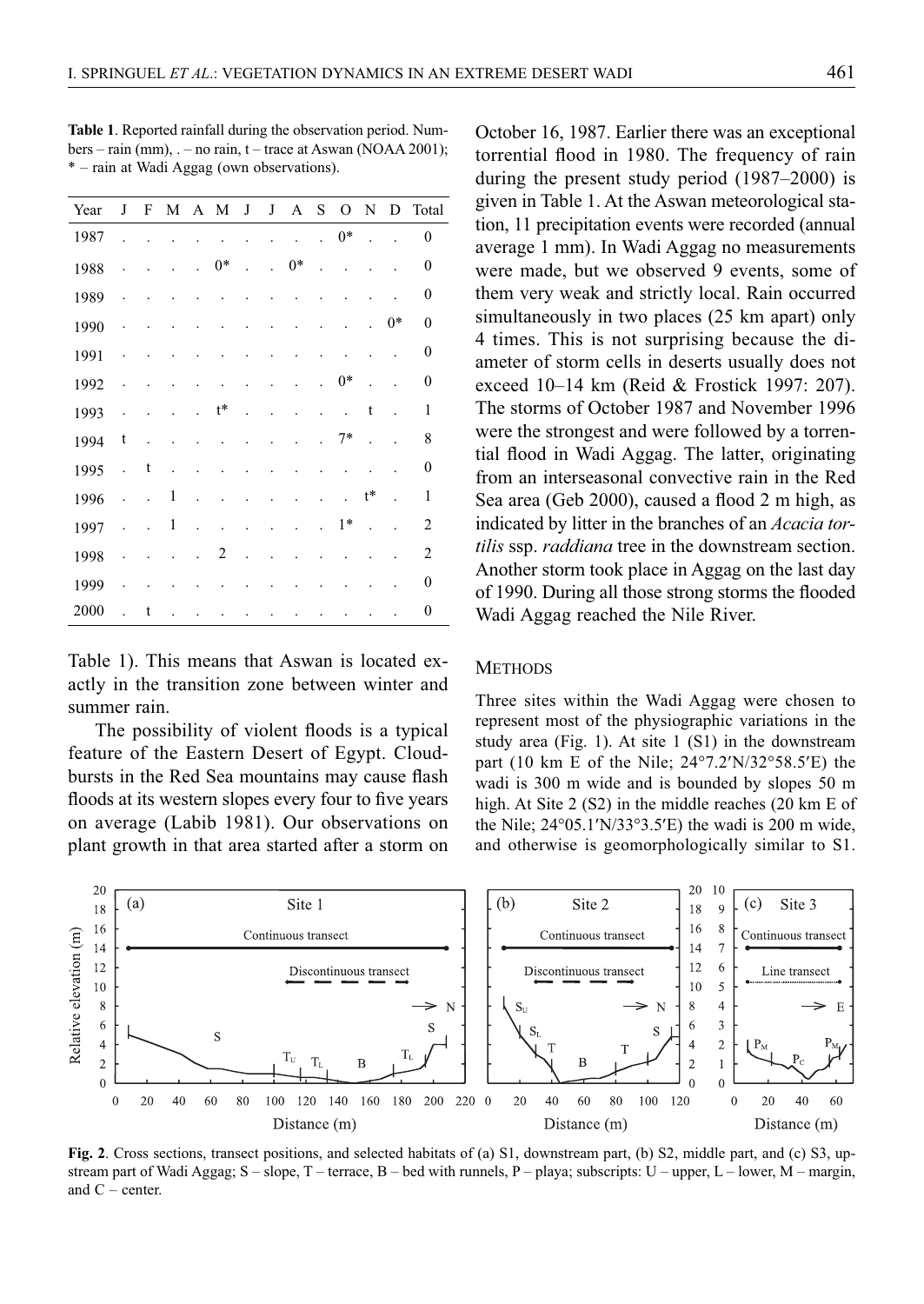Site 3 (S3) is situated upstream (30 km E of the Nile; 24°9.2′N/33°7.0′E) on the plateau of the Timsah Formation (Klitzsch *et al.* 1987). It is a playa (*sensu* Briere 2000) with southerly outflow.

Immediately after the rain in October 1987, 20 permanent quadrats  $(1 \text{ m}^2 \text{ each})$  were established at S1 and S2 arranged in a discontinuous transect 60 m long which covered the wadi bed and the two terraces on both sides of the bed (Fig. 2a, b). At the beginning of the growth period, the vegetation at S1 comprised only a few desiccated specimens of *Salsola imbricata* and *Aerva javanica*, and one small living shrub of *Acacia ehrenbergiana* (not in any of the quadrats), whereas S2 showed only one dry shrub of *Salsola imbricata.*  Outside the transects the area was barren. At the beginning of the experiment the number of species and distribution of individuals were recorded weekly, then at about monthly intervals over a 3-year period until December 1990, when a torrential rain flooded S2. From that time on, only the species composition and number of individuals were monitored at S1 until October 2000. At S3 (Fig. 2c) a transect covering the margins and center of the playa was used for vegetation analysis from November 1987 until May 1989, when all plants had died.

After a very heavy storm in November 1996, continuous transects were established at all three sites. These provided for a more comprehensive inventory of the wadi vegetation and allowed detection of their spatial change within the wadi channel. At S1 the continuous transect was set out in parallel to the already existing discontinuous transect. We expanded it to 25 plots (size  $3.1 \times 8$  m = 25 m<sup>2</sup> each). It covered a wider range and extended from the north-facing slope of the wadi northward over terraces and the wadi bed to south-facing rocky outcrops (Fig. 2a; see also Fig. 3 in Bornkamm 2001). A similar transect was set up at S2 next to the place where the old discontinuous transect had been (23 plots of  $5 \times 5$  m). This transect covered part of the rocky north-facing upper slope, the lower slope with sand cover, ending in a narrow terrace, the gravelly wadi bed and a broad sandy terrace at a road embankment (Fig. 2b). The continuous transects were sampled in 1997, 1998 and 2000 (at S3 only in 1997 and 1998) for cover and abundance of each species. Only plants with at least some green parts were included. However, in 1997 both dead and living plants were recorded. Here the number of dead plants was used as an approximation to the vegetation developed after the devastating floods at the end of 1996, when no measurements were made.

In S1, the half-life values and mean lifetime of the populations of the most frequent species were calculated from the exponential depletion curves. Since the individuals in the subplots were counted but not marked, the age of the single plants generally could not be calculated, but the last survivors in a subplot could be spotted.

Soil samples for texture analyses were initially taken once from pits reaching down to weathered bedrock or boulders (depth: S1, 60 cm; S2, 50 cm; S3, 30 cm) at 10 cm intervals. Subsequent samples were taken together with the floristic sampling  $(44$  dates at S1, 15 dates at  $S2$  and  $S3$ ) in the wadi-fill deposits in both the active channel and the left terrace at three different depths (0–10, 10–20 and 40–50 cm at S1, S2; 0–15 and 15–30 cm at S3). The samples were stored in plastic bags, and water content was determined by oven drying and calculated as % d.w.

Ordination was carried out to find the low-dimensional representation of the temporal change in population structure using non-metric multidimensional scaling (NMDS) (Legendre & Legendre 1998). The algorithm for calculating the stress values as well as the default procedure and parameter settings followed McCune  $&$  Mefford (1999). The lowest final stress value in the presented ordination was 7.442 for the 3-dimensional solution with a stability criterion of  $\leq 10^{-5}$ . All abundance values were log-transformed. The similarity matrix was based on calculation of the Steinhaus coefficient (i.e., Bray-Curtis distance; Legendre & Legendre 1998).

Nomenclature follows Boulos (1995).

#### **RESULTS**

## SOIL MOISTURE

At the downstream site (S1) the observed rainfalls in the Aggag area and the soil water content in the wadi bed are shown in Figure 3 (a, b) for two depths. The occurrences of rain in October 1987 and spring 1988 resulted in a double peak of water content. Taking into account the time span between rainfall and first sample (1987, 14 days; 1990, 3 days; 1996, 30 days), these events and the precipitation in December 1990 and November 1996 (Table 1 and Fig. 3a) had the strongest impact on soil water content and vegetation growth. Two four-year periods (1991–1994, 1997–2000) were almost rainless. In spite of this, enhanced water content was observed at the end of 1994. In most cases the water content in the deeper subsoil was higher than in the upper layer. This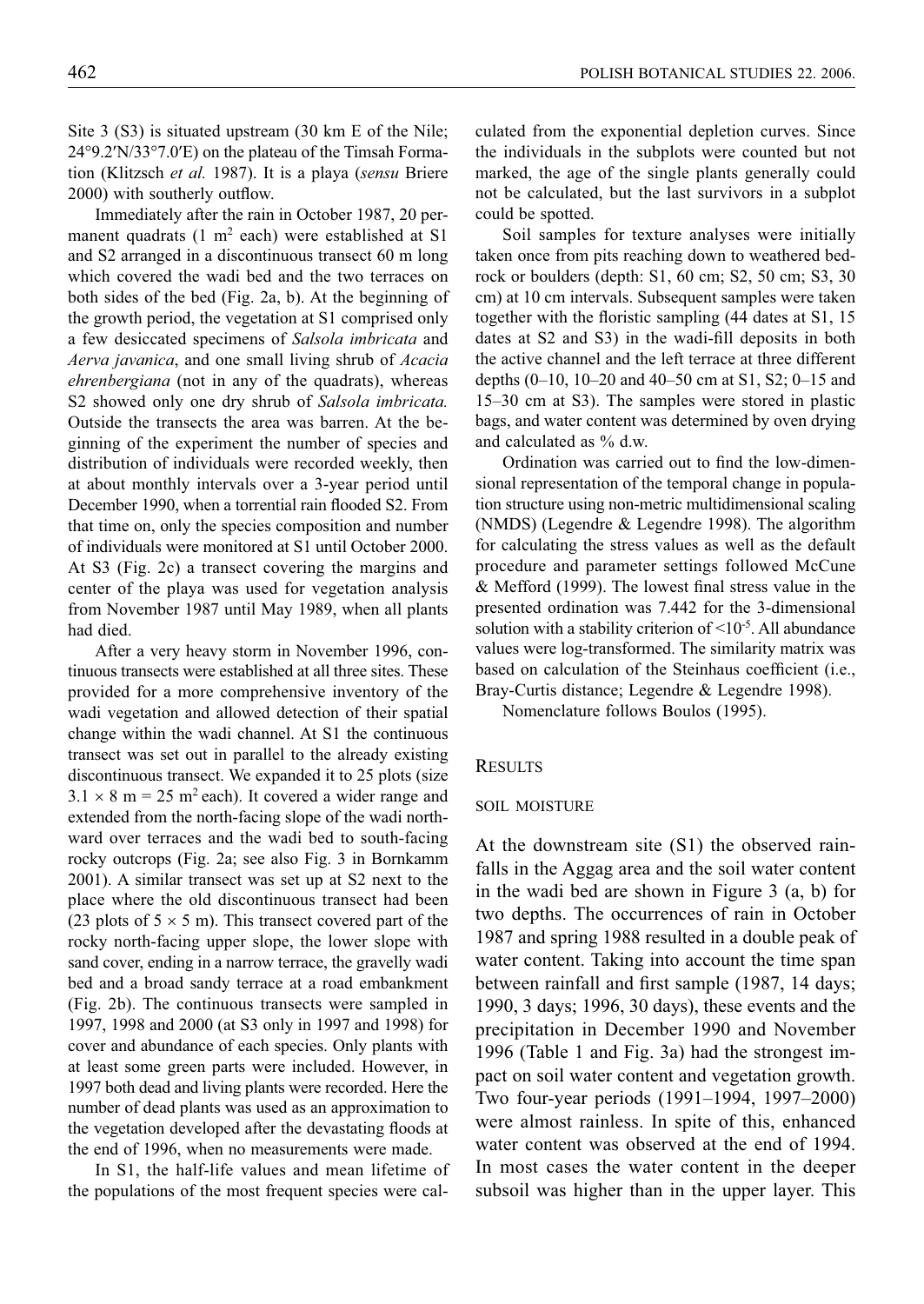

**Fig. 3**. Variations in (a) precipitation input, (b) soil moisture (%) at 10–20 cm and 40–50 cm depths, (c) number of plant individuals, and (d) number of species during the observation period (1987–2000) at Wadi Aggag, downstream site S1.

allowed some water storage throughout the first year after the rain. The water content of the topsoil  $(0-10 \text{ cm})$  was always  $\leq 0.5\%$  (data not shown). In the second layer (10–20 cm) it rarely exceeded 2%; in the lower layer (40–50 cm), soil moisture of 4% remained after more than half a year.

The discharge pattern within the drainage system of Wadi Aggag is illustrated by comparing the soil water content of the three transects during the desiccation process after the 1987 storm (Fig. 4). Two weeks after the flood, the highest moisture values were found at the upstream playa (S3, Fig. 4c), where open water was visible for several weeks after the rain, followed by the wadi bed of the middle reaches (S2). One month later the downstream wadi bed (S1) had higher water content than the more upstream transects. The picture changed again after the short shower in May 1988, when the upstream playa was filled for a further month. After a year the downstream sediments still had more than 2% soil moisture in the deepest layer. At that time, S2 and S3 were already dry.

The available water in the soil profiles did not differ between the wadi bed and terrace at S1, where it decreased from 15 to 3  $1/m^2$  in one year (Fig. 4a). This was in contrast to S2, where the water content in the wadi bed reached >30 l/m<sup>2</sup>. At the terrace, however, the stored amount did not exceed 8  $1/m^2$  and was exhausted within 2 months (Fig. 4b).

## VEGETATION AT SITE 1

Within four weeks after the first rainfall in 1987, the number of plant individuals in the discontin-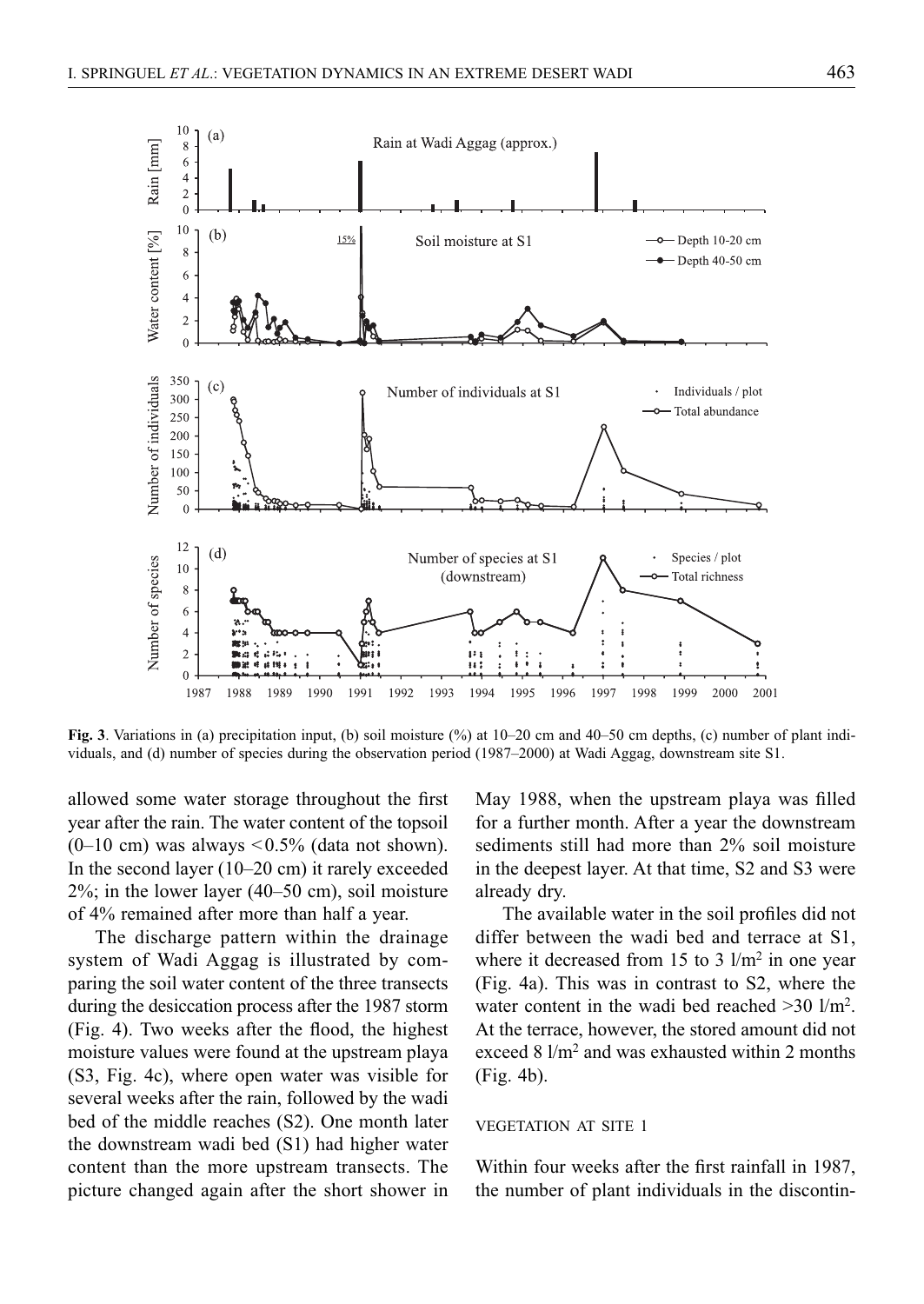

Fig. 4. Variations in the soil water content of two contrasting habitats during the first observation period (Nov. 1987 – Sept. 1989) for transect (a) S1, (b) S2, and (c) S3. Absolute water content  $(l/m<sup>2</sup>)$  was calculated for the profiles down to weathered bedrock or boulders. Vertical lines indicate rainfall events.

uous transect at S1 reached a maximum of 300 (Fig. 3c). Within one year it dropped to about 20 individuals. The density of individuals did not differ between the wadi bed and lower wadi terrace, reaching a maximum mean 15 individuals per  $m<sup>2</sup>$  in each location. In the following years the other two main precipitation events resulted in almost the same amount of individuals per transect. The most frequent species (Fig. 5) was *Zilla spinosa* with up to 90% representation in the first vegetation period, *ca* 70% in the second and 55% in the third. *Morettia philaeana* contributed up to  $18\%$  of the individuals in the first period, up to 50% in the second and *ca* 30% in the third.

Six months before the end of the first period, 9 specimens of *Z. spinosa* and just one specimen

each of *Fagonia indica, Crotalaria aegyptiaca*  and *Senna italica* were still alive. These species (all perennials) survived 32 months (Table 2) and were killed by the flood. However, *M. philaeana* and *Fagonia bruguieri* were present for 8 months, and *Euphorbia granulata* for only 4 months. These species were probably killed by desiccation.

The new plant growth after the flood started with one specimen of *F. indica* (3 Jan. 1991) and subsequently other species elsewhere. In 1993 and 1994 there were small peaks of species diversity but not of number of individuals (Fig. 3d). At the last sampling date of the second period (2 Apr. 1996) 7 individuals – 4 *Z. spinosa*, 1 each of *F. indica*, *C. aegyptiaca* and *M. philaeana* – were recorded  $(6$  of them in the wadi bed). The first two of these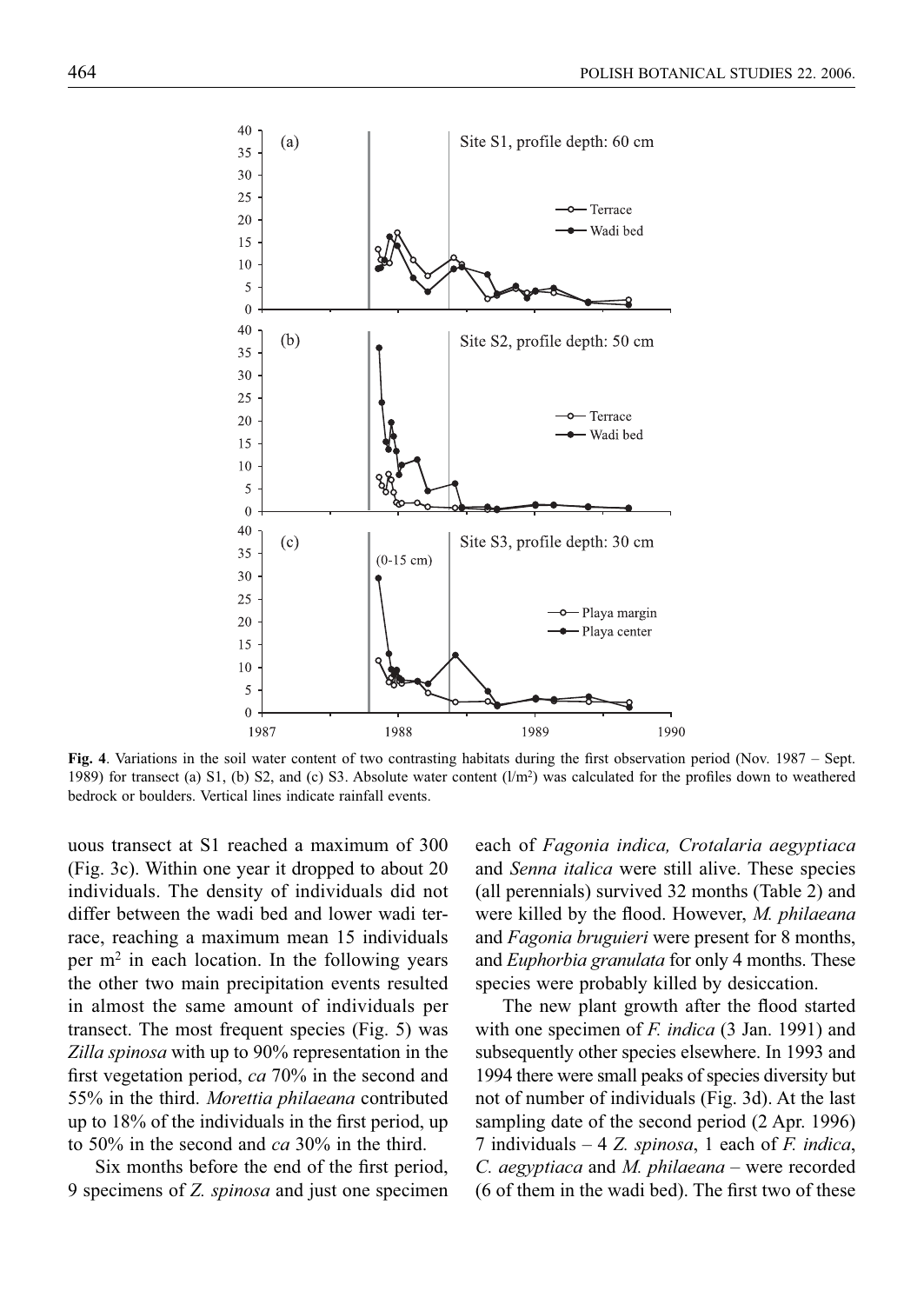

**Fig. 5**. Variation in abundance of nine species in the discontinuous transect at S1 during 13 years of observation.

species persisted for 41 months, and *C. aegyptiaca* (invaded in 1994) for only 17 months. They were probably killed by the flood.

In the third vegetation period (1996–2000) the sampling intervals were too large to track the vegetation dynamics in detail, but it can be stated that at the end (October 2000) 12 individuals – 4 *Z. spinosa*, 4 *F. indica*, 4 of other plants – (6 in the wadi bed, 6 on the terrace) survived. In the last two periods, other species including *Pulicaria crispa*, *Pulicaria incisa* and *Salsola imbricata* appeared. Consequently the number of species increased in the years before the final desiccation (Fig. 3d).

In Table 2 the half-life values of the most important species are presented. It becomes evident that the breakdown of the populations is faster with *M. philaeana*, *F. bruguieri* and *Z. spinosa* than with *F. indica* and *C. aegyptiaca*.

Altogether, 10 species were recorded in the continuous transect. With a maximum of 16 individuals in the wadi bed, the average number per m2 was always less than one (Table 3). The plant density estimated for 1996 did not differ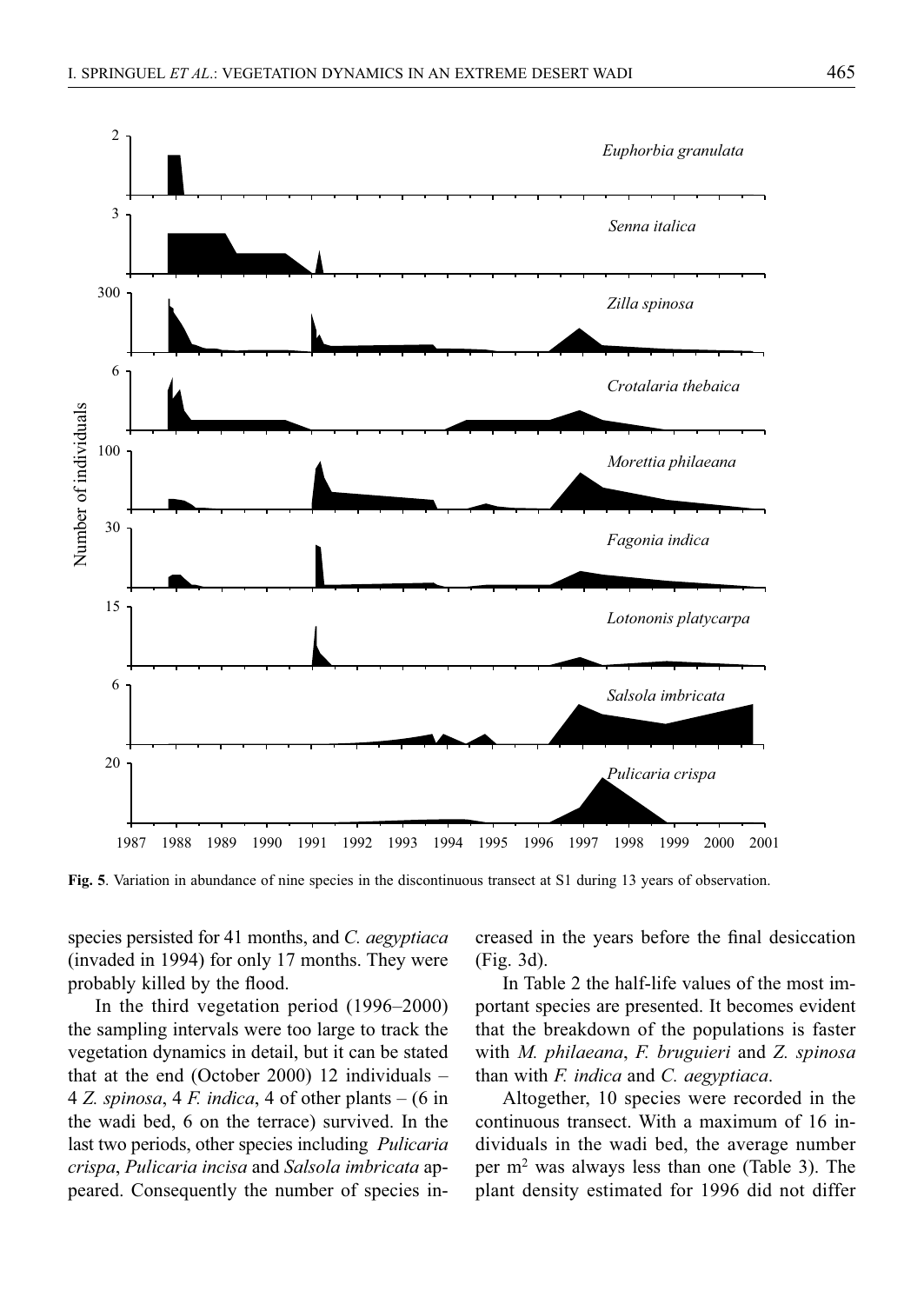| <b>Table 2.</b> Age of the oldest individuals and half-life values |
|--------------------------------------------------------------------|
| of populations (in months) during the vegetation periods I         |
| $(1987-1990)$ , II (1991–1996) and III (1996–2000) at Site 1;      |
| $x$ – presence without estimation of age.                          |

|                       | Max. age (half-life), months |          |         |                                                                                  |  |  |  |  |  |
|-----------------------|------------------------------|----------|---------|----------------------------------------------------------------------------------|--|--|--|--|--|
| Species               |                              | Period I |         | Period II Period III<br>X<br>X<br>X<br>X<br>X<br>X<br>X<br>X<br>X<br>X<br>X<br>X |  |  |  |  |  |
| Crotalaria aegyptiaca | 32                           | (14)     |         |                                                                                  |  |  |  |  |  |
| Fagonia indica        | 32                           | (11)     | 41 (26) |                                                                                  |  |  |  |  |  |
| Zilla spinosa         | 32                           | (5)      | 41 (14) |                                                                                  |  |  |  |  |  |
| Senna italica         | 32                           | $(-)$    |         |                                                                                  |  |  |  |  |  |
| Fagonia bruguieri     | 8                            | (2.5)    |         |                                                                                  |  |  |  |  |  |
| Morettia philaeana    | 8                            | (2)      |         |                                                                                  |  |  |  |  |  |
| Euphorbia granulata   | 4                            | $(-)$    |         |                                                                                  |  |  |  |  |  |
| Zygophyllum simplex   |                              | X        |         |                                                                                  |  |  |  |  |  |
| Cistanche phelypaea   |                              | X        |         |                                                                                  |  |  |  |  |  |
| Salsola imbricata     |                              |          | X       | X                                                                                |  |  |  |  |  |
| Polycarpaea robbairea |                              |          | X       | X                                                                                |  |  |  |  |  |
| Pulicaria crispa      |                              |          | X       | X                                                                                |  |  |  |  |  |
| Astragaluis vogelii   |                              |          | X       |                                                                                  |  |  |  |  |  |
| Lotononis platycarpa  |                              |          | X       | X                                                                                |  |  |  |  |  |
| Pulicaria incisa      |                              |          |         | X                                                                                |  |  |  |  |  |

much between transect sections. In 1997 and 1998, population density was highest in the wadi bed (B), whereas the upper slope was devoid of living plants. In 2000 the last living individuals were found on the lower slope. *Z. spinosa* and *M. philaeana* attained the highest values, followed by *Fagonia* sp. The other species were of minor importance, but *Salsola imbricata* and *Acacia ehrenbergiana* persisted until 2000. The maximum number of individuals (as % of total individuals)

shifted from *Zilla spinosa* and *Moretta philaeana* at the beginning, to *Fagonia indica*, *F. bruguieri*, *Pulicaria incisa*, *Zygophyllum simplex* and *Astragalus vogelii* in the middle, and to *Acacia ehrenbergiana* and especially *Salsola imbricata* at the end of the monitoring period in 2000.

Vegetation cover (Table 3) was less than 10%. At the beginning of the observation period, vegetation cover was highest on the right terrace below the rocky outcrops. Later on it was observed to be highest in the wadi bed. Comparing the values of numbers of individuals (% of total number) with the values for cover  $\frac{6}{6}$  of total cover) of the species, it is evident that the individuals of *Morettia philaeana* were smaller than those of *Zilla spinosa*, *Salsola imbricata* and *Acacia ehrenbergiana*. The latter was one of five surviving specimens in 2000. It contributed two-thirds of the sparse vegetation cover.

## VEGETATION AT SITE 2

On a small scale, the vegetation in the discontinuous transect at S2 was very heterogeneous. Plant growth was recorded only on 5 of the 20 plots (3 on terrace, 2 in wadi bed). The transect was uniform in terms of species diversity: *Zilla spinosa* was the only colonizing species! The number of individuals (Fig. 6) reached a peak of 136 individuals and sharply dropped afterwards to *ca* 50 within 2 months. The half-life value was reached after 4.5 months, a slightly faster popu-

**Table 3.** Structural data for Site S1, continuous transect. Ind. – number of individuals;  $T_U$  – upper terrace,  $T_L$  – lower terrace, B – wadi bed; ZIL – *Zilla spinosa*, MOR – *Morettia philaeana,* FAG *– Fagonia indica + F. bruguieri,* SAL *– Salsola imbricata,*  PUL *– Pulicaria incisa + P. crispa,* ZYG *– Zygophyllum simplex,* ACA *– Acacia ehrenbergiana.*

| Measure            | Year | Left            |              |              | Right        |                  |                      | ZIL              |              |              |            |              |              |     |
|--------------------|------|-----------------|--------------|--------------|--------------|------------------|----------------------|------------------|--------------|--------------|------------|--------------|--------------|-----|
|                    |      | $\rm T_{\rm U}$ | $T_{L}$      | B            | $T_{\rm L}$  | Mean             |                      |                  | <b>MOR</b>   | FAG          | <b>SAL</b> | PUL          | ZYG.         | ACA |
| Ind.               | 1996 | 15              | 23           | 16           | 14           | 16               | Ind.                 | 38               | 32           | 14           | 4          |              | 4            |     |
| per plot           | 1997 | $\mathbf{0}$    | 2            | 8            | 3            | 4                | $(\%$ total)         | 38               | $\mathbf{0}$ | 35           | 10         | 15           | $\mathbf{0}$ | 2   |
| $(25 \text{ m}^2)$ | 1998 | $\mathbf{0}$    | $\mathbf{0}$ | 4            | 3            | 2                |                      | 21               | $\mathbf{0}$ | 43           | 29         | 4            | $\mathbf{0}$ | 4   |
|                    | 2000 | $\mathbf{0}$    |              | $\mathbf{0}$ | $\mathbf{0}$ | $\boldsymbol{0}$ |                      | $\boldsymbol{0}$ | $\mathbf{0}$ | $\mathbf{0}$ | 75         | $\mathbf{0}$ | $\mathbf{0}$ | 25  |
| Cover              | 1996 | 1.2             | 3.5          | 8.2          | 9.6          | 6.6              | Cover                | 48               | 13           | 14           | 5          | 7            | 6            | 6   |
| $(\%$ area)        | 1997 | 0.0             | 0.5          | 6.3          | 5.0          | 4.0              | $(\% \text{ total})$ | 56               | $\mathbf{0}$ | 19           | 5          | 9            | $\theta$     | 11  |
|                    | 1998 | 0.0             | 0.0          | 2.6          | 1.1          | 1.3              |                      | 40               | $\mathbf{0}$ | 20           | 14         | $\mathbf{0}$ | $\mathbf{0}$ | 25  |
|                    | 2000 | 0.0             | 0.1          | 2.4          | 1.0          | 1.3              |                      | $\mathbf{0}$     | $\mathbf{0}$ | $\mathbf{0}$ | 34         | 0            | $\mathbf{0}$ | 66  |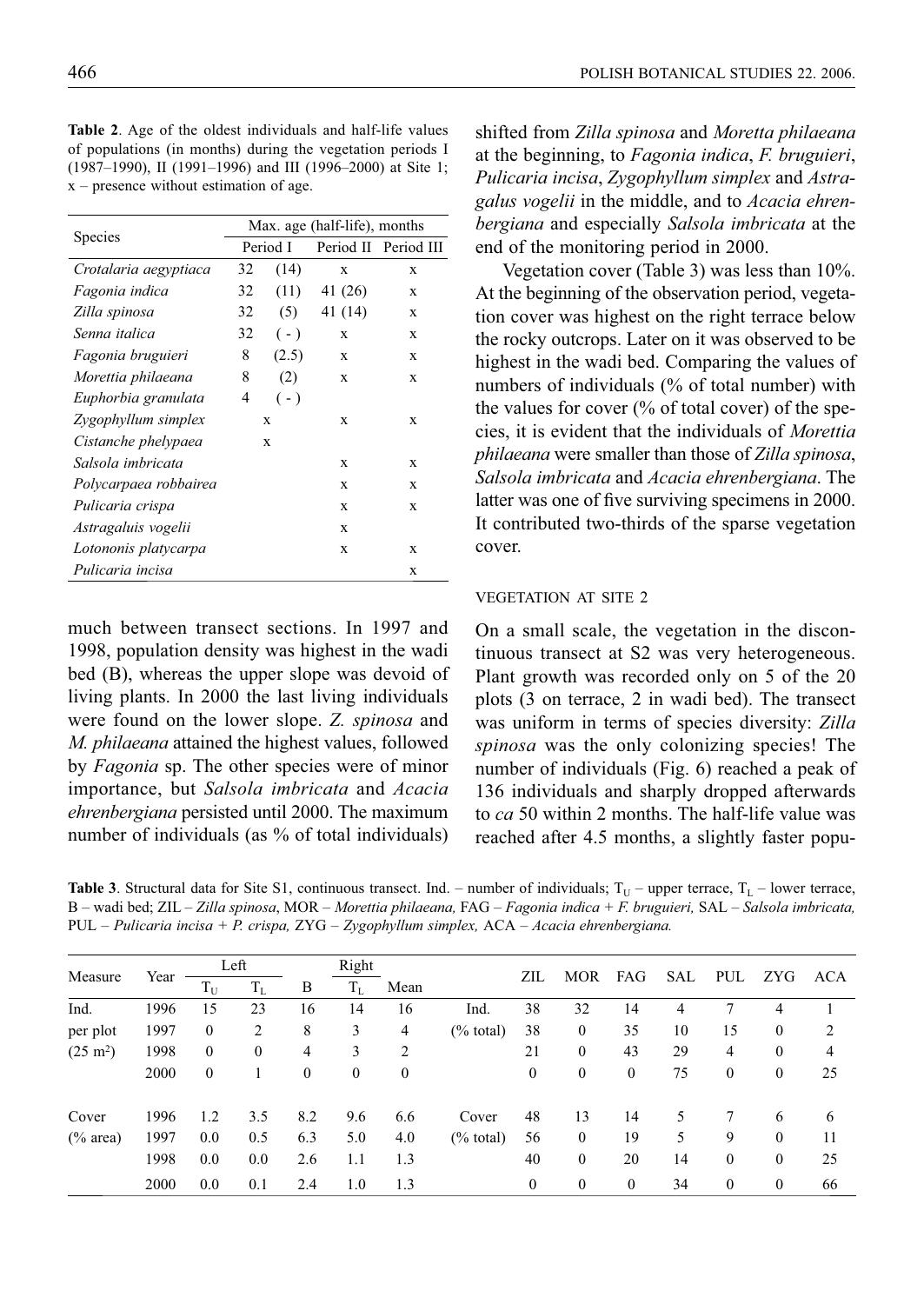

**Fig. 6**. Number of individuals of *Zilla spinosa* (as the only species present) at the terrace and the wadi bed of S2 (discontinuous transect); total area 20 m<sup>2</sup>. Vertical lines indicate rainfall events.

lation breakdown than at S1 (Table 2). Then the number of plants remained stable for half a year but finally decreased to 6 survivors 11 months after the rain. The plant density on the terrace at peak time amounted only to 2.6 individuals per m2 (average of all 8 plots) and 7.0 respectively (average of the vegetated plots only). It then dropped rapidly to less than one. In contrast, the population density in the bed started with 9.6 (all 12 plots) or 57.5 (vegetated plots only), but in the end also reached the same low level as on the terrace.

After the rain in 1996, plant density in the continuous transect was much higher at S2 than in the discontinuous transect during 1987–1989 (Table 4). The upper slope always remained barren (not shown in Table 4); the lower slope and the left terrace showed large numbers of individuals, which, however, had very little cover. In contrast to this, in the bed and on the terrace to the right, fewer individuals were recorded but with distinctly higher cover. In 1997 and also in the following years, only plant densities of less than one individual per m2 were found. *Salsola imbricata* held the highest number of individuals, almost equalled by *Morettia philaeana* in 1996 and by *Zilla spinosa* in 1997 (Table 4). Regarding relative cover, *Z. spinosa* dominated in 1996 and 1997, and *Salsola imbricata* did so in 1998 and 2000. It should be mentioned that *Acacia* sp. was not present as a shrub. Only a seedling of *Acacia* sp. appeared after 1998 in the wadi bed, but dried up in 2000.

**Table 4**. Structural data for Site S2, continuous transect. Ind. – number of individuals; SL – lower slope, T – terrace, B – wadi bed; ZIL – *Zilla spinosa*, MOR – *Morettia philaeana*, CRO – *Crotalaria aegyptiaca*, FAI – *Fagonia indica*, SAL – *Salsola imbricata*, PUC – *Pulicaria crispa*, ZYG – *Zygophyllum simplex*.

| Measure            |      | Left         |     | Right        |    |      |              |     |                  |              |            |     |                | ZYG      |
|--------------------|------|--------------|-----|--------------|----|------|--------------|-----|------------------|--------------|------------|-----|----------------|----------|
|                    | Year | $S_{L}$      | T   | B            |    | Mean |              | ZIL | <b>MOR</b>       | FAI          | <b>CRO</b> | SAL | <b>PUC</b>     |          |
| Ind.               | 1996 | 462          | 193 | 12           | 65 | 98   | Ind.         | 19  | 26               | 5            | $\theta$   | 30  | 18             |          |
| per plot           | 1997 | $\mathbf{0}$ | 13  | 5            | 17 | 9    | $(\%$ total) | 40  | $\mathbf{0}$     | 14           | 3          | 44  | $\mathbf{0}$   | $\theta$ |
| $(25 \text{ m}^2)$ | 1998 | $\mathbf{0}$ | 9   | 2            | 11 | 6    |              | 12  | $\boldsymbol{0}$ | 5            | 2          | 80  | 2              | $\Omega$ |
|                    | 2000 | $\mathbf{0}$ | 5   |              | 6  | 3    |              | 5   | $\bf{0}$         | $\mathbf{0}$ | 9          | 82  | 4              | $\theta$ |
| Cover              | 1996 | 16           | 25  | 13           | 62 | 32.7 | Cover        | 48  | 13               | 10           | $\theta$   | 15  | 11             |          |
| $(\%$ area)        | 1997 | $\mathbf{0}$ | 4   | 7            | 28 | 13.7 | $(\%$ total) | 54  | $\mathbf{0}$     | 13           | $\theta$   | 33  | $\mathbf{0}$   | $\theta$ |
|                    | 1998 | $\theta$     | 6   | 2            | 12 | 6.0  |              | 20  | $\theta$         | 7            | $\theta$   | 72  | $\overline{c}$ | $\Omega$ |
|                    | 2000 | $\theta$     | 4   | $\mathbf{0}$ | 6  | 2.5  |              | 6   | $\bf{0}$         | $\mathbf{0}$ |            | 87  | 6              | $\Omega$ |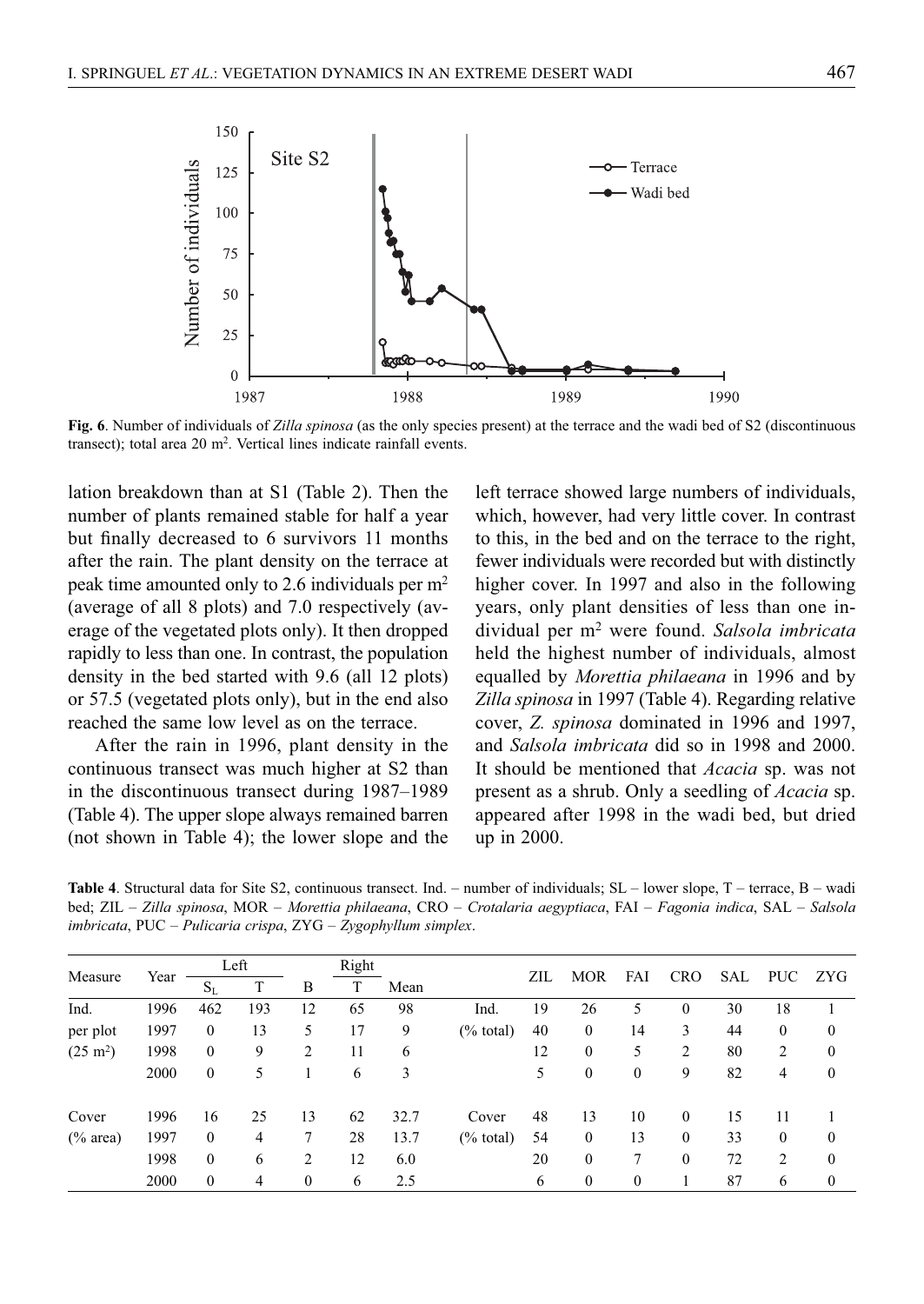# VEGETATION AT SITE 3

At the end of November 1987, vegetation development started with two therophytes (*Sonchus oleraceus* and *Astragalus vogelii*) and one short-lived perennial (*Morettia philaeana*; Table 5). Later the two perennials *Pulicaria crispa* and *Salsola imbricata* showed up, but all plants died by May 1989. *P. crispa* was the first perennial species to appear. Almost a decade after the beginning of the experiment, *Tamarix nilotica* and *Glinus lotoides* colonized this area. All three species, which were almost completely lacking at S1 and S2, are known as pioneer colonizers in depressions with good water supply (Abd El-Ghani 2000), larger wadis (Ali *et al*. 1997), in ecotones at the shore of Lake Nasser (Springuel 1996) and margins of oases (Bornkamm & Kehl 1990), where intermittent inundation is possible.

# ORDINATION OF VEGETATION CHANGE AT SITE 1

The change of the community over the observation time at S1 (wadi bed and lower terrace) is illustrated in Figure 7. The first two axes of the NMDS ordination represent different aspects of the temporal dynamic: following 36 time steps of sampling from 9 Nov. 1987 to 26 Oct. 2000, axis 1 clearly depicts the change of the community after every main rainfall, whereas axis 2 separates successive development stages from event to event. Some irregular changes can be recognized in 1993 and 1994 (census dates 24–28).

The centroids of the species give their relative performance within the ordination space. *Euphorbia granulata* and *Zygophyllum simplex* show up on the lower left of the graph, indicating preference for the early stages of development after a rain event. *Pulicaria* sp. and *Salsola imbricata*, on the other hand, are placed near the upper right, showing their increasing performance in later stages of the community. All the other species are between these extremes, with *Zilla spinosa*, *Morettia philaeana* and *Fagonia* spp. in the very center, indicating their dominant position within the communities.

#### **DISCUSSION**

At all three sites (S1–S3), both the number of individuals and the maximum soil water content

**Table 5**. Two periods (1987–89 and 1996–98) of vegetation development at site S3 (line transect). MOR – *Morettia philaeana*, SON – *Sonchus oleraceus*, AST – *Astragalus vogelii*, PUC – *Pulicaria crispa*, SAL – *Salsola imbricata*, PUI – *Pulicaria incisa*, TAM – *Tamarix nilotica*, GLI – *Glinum lotoides*, ZYG – *Zygophyllum simplex*.

| Measure        | Date     | <b>MOR</b>       | SON              | AST          | <b>PUC</b>     | SAL            | PUI            | TAM          | GLI            | <b>ZYG</b>   |
|----------------|----------|------------------|------------------|--------------|----------------|----------------|----------------|--------------|----------------|--------------|
| Transect marks | 11/09/87 |                  |                  |              |                | waterlogged    |                |              |                |              |
| (see Methods)  | 11/30/87 | 1                | 1                | 1            |                |                |                |              |                |              |
| for details)   | 12/21/87 | 2                | 1                | 1            |                |                |                |              |                |              |
|                | 12/28/87 | 2                | 1                |              |                |                |                |              |                |              |
|                | 1/04/88  | 2                | 1                | 1            | 1              |                |                |              |                |              |
|                | 2/22/88  | 3                | 1                | 1            |                |                |                |              |                |              |
|                | 3/21/88  | 6                | 1                | 1            |                |                |                |              |                |              |
|                | 8/28/88  | $\overline{4}$   |                  |              | 3              | 3              |                |              |                |              |
|                | 1/03/89  | 3                |                  |              | 3              | 2              |                |              |                |              |
|                | 2/21/89  | $\overline{c}$   |                  |              | 3              | $\overline{c}$ |                |              |                |              |
|                | 5/25/89  |                  |                  |              |                |                |                |              |                |              |
| Cover          | 1996     | 8                | $\theta$         | $\mathbf{0}$ | 3              | 26             | 1              | $\theta$     | 1              | $\Omega$     |
| $(\%$ area)    | 1997     | 14               | $\theta$         | $\mathbf{0}$ | 13             | 19             | 13             | 10           | 5              |              |
|                | 1998     | $\boldsymbol{0}$ | $\boldsymbol{0}$ | $\mathbf{0}$ | $\overline{c}$ | 36             | $\mathbf{0}$   | 16           | 1              | $\Omega$     |
| Cover          | 1996     | 20               | $\boldsymbol{0}$ | $\mathbf{0}$ | 7              | 68             | $\overline{c}$ | $\mathbf{0}$ | 3              | $\Omega$     |
| $(\%$ total)   | 1997     | 19               | $\theta$         | $\mathbf{0}$ | 17             | 26             | 17             | 13           | $\overline{7}$ |              |
|                | 1998     | $\mathbf{0}$     | $\mathbf{0}$     | $\mathbf{0}$ | 4              | 65             | $\mathbf{0}$   | 29           | 2              | $\mathbf{0}$ |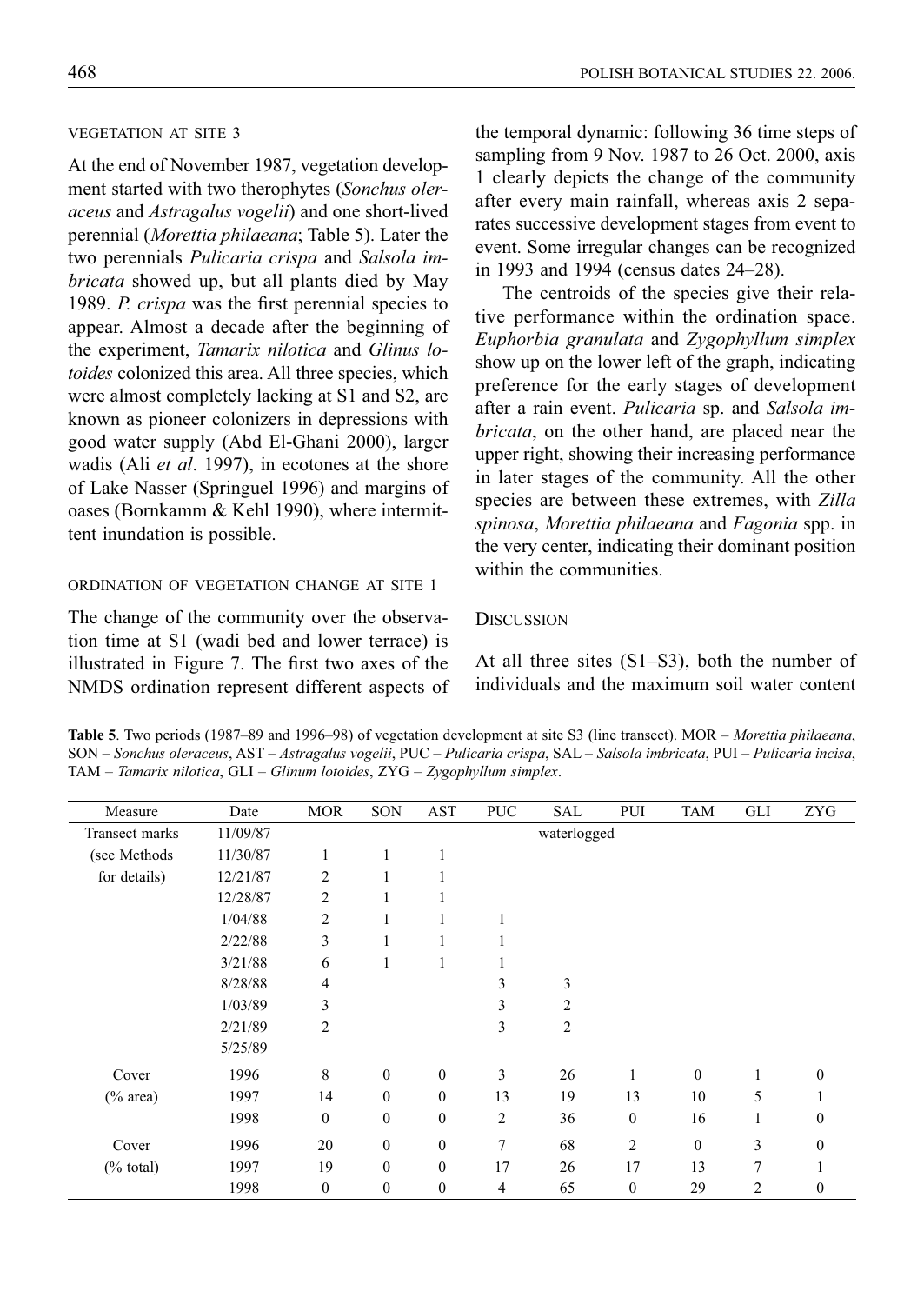

**Fig. 7**. Ordination (NMDS) diagram showing the temporal variation of species composition at site S1. Census dates are numbered 1–36; species names are placed at their centroids in the ordination space. CRO – *Crotalaria aegyptiaca*, EUP – *Euphorbia granulata*, FAB – *Fagonia bruguieri*, FAI – *Fagonia indica*, LOT – *Lotononis platycarpa*, MOR – *Morettia philaeana*, POL – *Polycarpaea robbairea*, PUC – *Pulicaria crispa*, PUI – *Pulicaria incisa*, SAL – *Salsola imbricata*, SEN – *Senna italica*, ZIL – *Zilla*   $spinosa$ ,  $ZYG - Zygophyllum simplex$ . The first census following a main rainfall is indicated by its date.

coincide very well with the occurrence of the main storms (1987, 1990, 1996). The higher water content observed in 1993/94 at S1 was accompanied by some vegetation change (as indicated by higher species numbers) but the number of individuals remained very low. This phenomenon of seemingly minor importance may have been caused by rain events we missed, by strictly local showers, or by rainfall farther upstream in the Wadi Aggag.

During long intervals of the vegetation periods the water content of the soil was <4%. However, since it is known that the fill deposits in Wadi Aggag contain  $91\%$  gravel + sand and only  $9\%$  silt + clay in the topsoil and 87% gravel + sand and only  $13\%$  silt + clay in the deeper soil (Springuel *et al*. 1990), even at 2% water content there is still water available to plants. Furthermore, the roots of larger plants reach the bedrock and boulders and branch off on the surface of the Nubian sandstone, which is able to store water (Springuel *et al*. 1990).

To understand the changes in the vegetation one has to take into account the twofold action of water flow:

1. The flash flood itself destroys vegetation, removes large portions of sediments including seed banks, and also moves large boulders.

2. A less violent discharge beneficially infiltrates the soil layers and introduces fine sediments together with diaspores from other vegetated areas. At S1 and S2 the floods of 1987 and 1990 destroyed the existing vegetation completely with the exception of *Acacia ehrenbergiana* in S1, which was thrown down and continued to grow with lateral branches. In 1996, when the sampling was not as frequent as in the first years, the species in the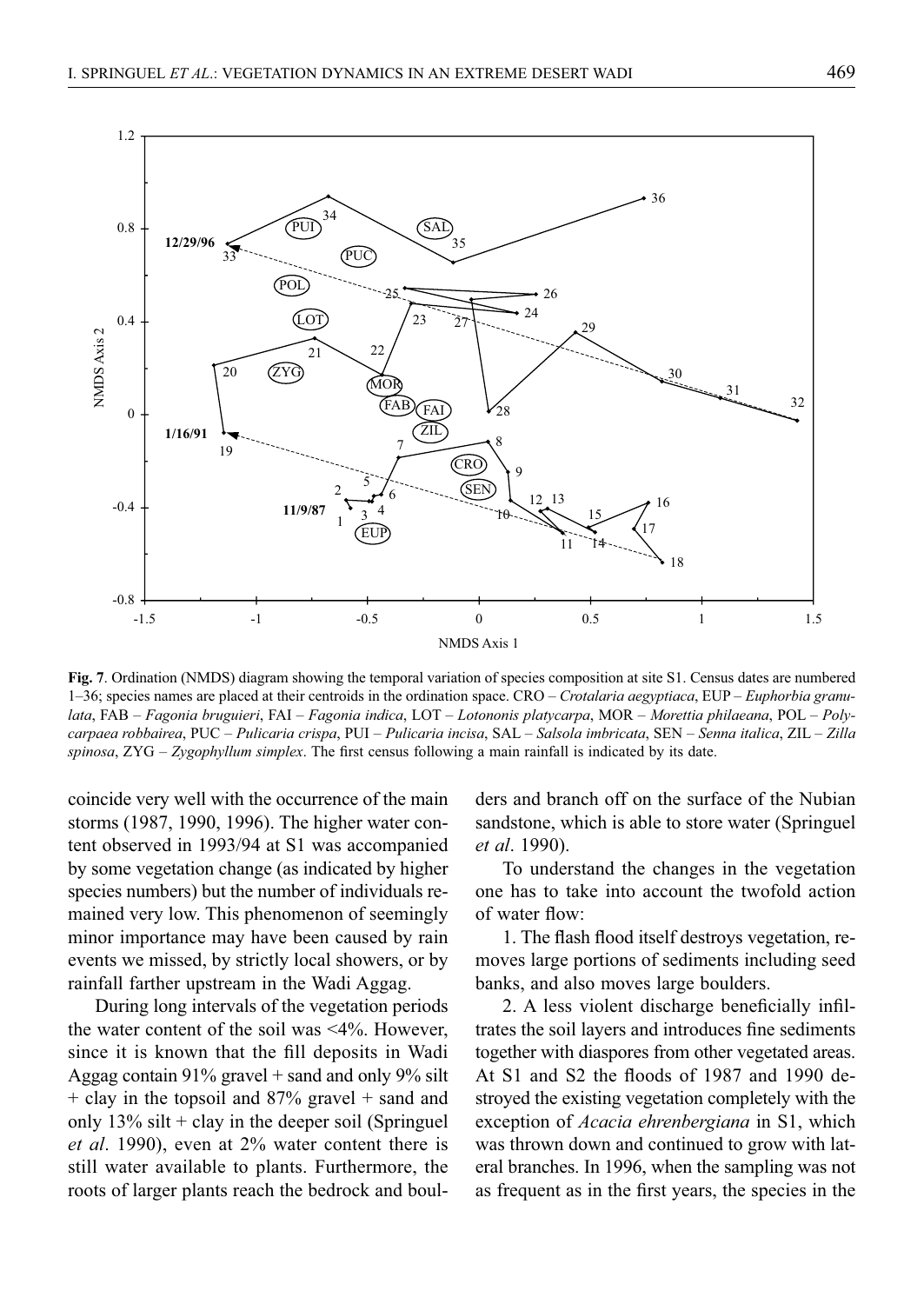new vegetation period were observed to settle at locations (subplots) where they had not been before. This supports the assumption of discontinuity in vegetation development.

It can be assumed that the main source of diaspores is import with flowing water. Zilla spinosa floats for a long time (Montasir 1951; Danin 1983). Species with plumose (*Pulicaria* spp.) or soft hairs (*Tamarix nilotica*) can be transported by wind. Other species with stellate hairs (*Morettia philaeana*) and spiny structures (fruit beaks of *Zilla spinosa*) or which are browsed by camels and gazelles (*Acacia* fruits; van Rheede van Oudshoorn & van Rooyen 1999) can be distributed by animals. Groups of camels occasionally pass by Wadi Aggag, and gazelles live there. *Crotalaria aegyptiaca* in particular is browsed heavily.

In the different vegetation flushes, plant life forms (following Boulos 1999, 2000, 2002) show a characteristic distribution. True annuals (e.g., *Astragalus vogelii*, *Euphorbia granulata*, *Glinus lotoides*, *Astragalus vogelii*) occurred mainly in the first part of the flush. Most other species proceed through therophytic, short-lived perennial (*Lotononis platycarpa*, *Morettia philaeana*, *Pulicaria incisa*, *Zygophyllum simplex*) or even long-lived perennial life cycles (*Crotalaria aegyptiaca*, *Fagonia* spp., *Pulicaria crispa*, *Polycarpaea robbairea*, *Salsola imbricata*, *Zilla spinosa*) 'depending on moisture regime' (Danin 1983 for *Zilla spinosa*; see also Kassas & Girgis 1970: 69). These species with life cycles determined not by an internal but by an external factor are called poikilorhythmic species (Bornkamm 2001). They are the characteristic life form of accidental vegetation *sensu* Kassas (1952).

Among the plant species in our study there were only two woody perennials, *Acacia ehrenbergiana* and *Tamarix nilotica*. In suitable habitats, plant communities with dominating *A. ehrenbergiana* or *T. nilotica* are widespread in the Aswan region (Springuel *et al.* 1991; Kassas 1973). In Wadi Aggag they occur as single trees or shrubs in the most favorable parts of the wadi bed only. They need a permanent source of water. The large distances (5–10 km or even more) between the trees imply that the water source consists in local groundwater pockets rather than a persistent groundwater stream along the wadi. The two species are endangered by both lack of water and by water excess, that is, destruction by floods.

The occurrence of woody species such as *A. ehrenbergiana* is a sign that desert shrub vegetation in a wadi bed could transform to *Acacia* scrub under favorable conditions. This change would be a one-step succession (telescope succession *sensu* Whittaker 1974) proceeding in steep and narrow tributaries of Wadi Aggag close to S2 and S3. However, the terraces and slopes of the wadi, with too little storage capacity, produce only accidental and never longer lasting vegetation. Here the absence of succession can be confirmed, and the pioneering accidental vegetation is identical to the climax vegetation (Barbour *et al*. 1999: 301).

ACKNOWLEDGEMENTS. The authors are grateful to Waafa Abed, Magdi M. Ali, Mohamed S. Badri (†) and Osama Radwan (all Aswan) for carrying out a major part of the fieldwork, Professor M. Kassas (Cairo) for reading an earlier version of the manuscript, A. Welty-Pfeifer (Berlin) for improving our English, and the anonymous reviewer for very helpful critical remarks.

#### **REFERENCES**

- ABD EL-GHANI M. M. 2000. Floristics and environmental relations in two extreme desert zones of western Egypt. *Global Ecology and Biogeography* **9**: 499–516.
- ALI M. M., BADRI M. A., HASSAN L. M. & SPRINGUEL I. 1997. Effect of physiogeographical factors on desert vegetation, Wadi Allaqi Biosphere reserve, Egypt: A multivariate analysis. *Écologie* **28**: 119–128.
- AYYAD M. A. & GHABBOUR S. I. 1986. Hot deserts of Egypt and the Sudan. In: M. EVENARI, I. NOY-MEIR & D. W. GOODALL (eds), *Ecosystems of the world 12 B: Hot deserts and arid shrublands*, pp. 149–202. Elsevier, Amsterdam.
- BARBOUR M. G., BURK J. H., PITTS W. D., GILLIAM F. S. & SCHWARTZ M. W. 1999. Terrestrial Plant Ecology. Ed. 3. Longman, Menlo Park, CA.
- BORNKAMM R. 1987. Growth of accidental vegetation on desert soils in SW Egypt. *Catena* **14**: 267–274.
- BORNKAMM R. 2001. Allochthonous ecosystems ecosystems without producers. *Bocconea* **13**: 201–208.
- BORNKAMM R. & KEHL H. 1990. The plant communities of the Western Desert of Egypt. *Phytocoenologia* **19**: 149–231.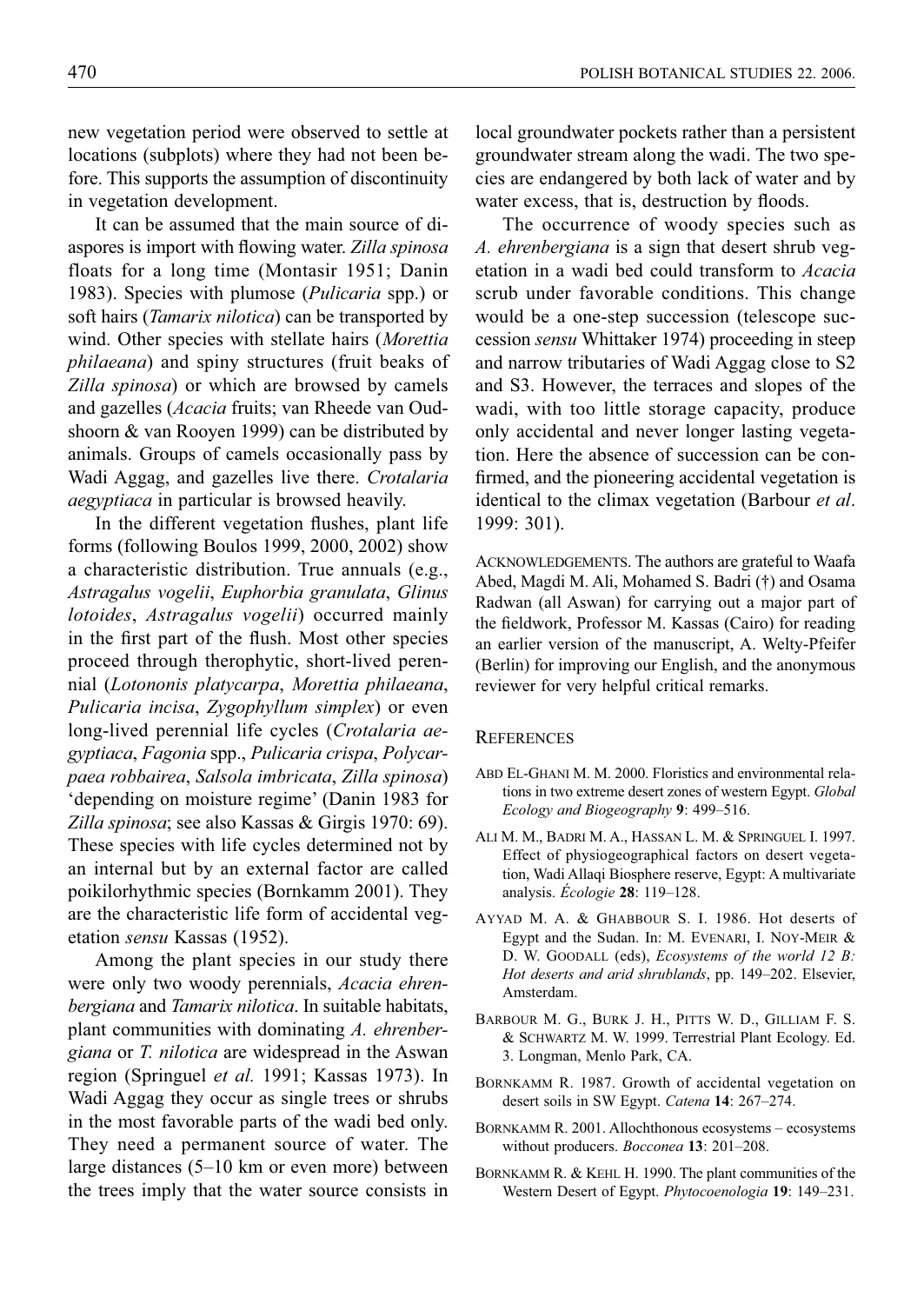- BOULOS L. 1995. Flora of Egypt. Checklist. Al Hadara, Cairo.
- BOULOS L. 1999. Flora of Egypt. Vol. 1. Al Hadara, Cairo.
- BOULOS L. 2000. Flora of Egypt. Vol. 2. Al Hadara, Cairo.
- BOULOS L. 2002. Flora of Egypt. Vol. 3. Al Hadara, Cairo.
- BRIERE P. R. 2000. Playa, playa lake, sabkha: Proposed definitions for old terms. *Journal of Arid Environment* **45**:  $1 - 7$ .
- BULLARD J. E. 1997. Vegetation and dryland morphology. In: D. S. G. THOMAS (ed.), *Arid Zone Geomorphology*, pp. 109–131. J. Wiley & Sons, Chichester.
- DANIN A. 1983. Desert Vegetation of Israel and Sinai. Cana Publ. House, Jerusalem.
- EVENARI M., NOY-MEIR I. & GOODALL D. W. (eds) 1985. Ecosystems of the world 12A: Hot deserts and arid shrublands. Elsevier, Amsterdam.
- EVENARI M., NOY-MEIR I. & GOODALL D. W. (eds) 1986. Ecosystems of the world 12B: Hot deserts and arid shrublands. Elsevier, Amsterdam.
- FISHER S. G. & MINCKLEY W. L. 1978. Chemical characteristics of a desert stream in flash flood. *Journal of Arid Environment* **1**: 25–33.
- GEB M. 2000. Factors favouring precipitation in North Africa: seen from the viewpoint of present-day climatology. *Global and Planetary Change* **26**: 85–96.
- JACOBSON P. J., JACOBSON K. M., ANGERMEIER P. L. & CHERRY D. S. 2000. Hydrological influences on soil properties along ephemeral rivers in the Namib Desert. *Journal of Arid Environment* **45**: 21–34.
- KASSAS M. 1952. Habitat and plant communities in the Egyptian desert. I. *J. Ecol.* **40**: 342–351.
- KASSAS M. 1966. Plant life in deserts. In: E. S. HILLS (ed.), *Arid lands*, pp. 145–180. Methuen, London.
- KASSAS M. 1973. Dynamic of desert vegetation. In: H. ODO-BASI & S. E. ULUG (eds), *Environmental problems and their international implications*. pp. 43–58. Colorado Associated University Press, Boulder, Colorado.
- KASSAS M. & GIRGIS W. A. 1970. Plant life in the Nubian desert east of the Nile, Egypt. *Bulletin de l'Institut d'Egypte* **51**: 47–71.
- KLITZSCH E., LIST F. K. & PÖHLMANN G. 1987. Geological Map of Egypt. CONOCO and GPC, Cairo & Technische Fachhochschule, Berlin.
- LABIB T. M. 1981. Soil erosion and total denudation due to flash floods in the Egyptian eastern desert. *Journal of Arid Environment* **4**: 191–202.
- LEGENDRE P. & LEGENDRE L. 1998. Numerical Ecology. Elsevier, Amsterdam.
- MCCUNE B. & MEFFORD M. J. 1999. PC-ORD. Multivariate

Analysis of Ecological Data, Ver. 4. MjM Software Design, Gleneden Beach, Oregon, USA.

- MONOD T. 1954. Modes 'contracté' et 'diffus' de la végétation saharienne. In: J. L. CLOUDSLEY-THOMPSON (ed.), *Biology of Deserts*, pp. 35–44. Inst. of Biology, London.
- MONTASIR A. H. 1951. Studies on the autecology of *Zilla spinosa* (Forssk.) Prantl. *Bull. Fac. Sci. Egypt. Univ.* **29**:  $1 - 52$
- NOAA (2001). National Oceanic and Atmospheric Administration, Ashville N.C. *Global Surface Summary of the Day* (online at *ftp.ncdc.noaa.gov*).
- REID I. & FROSTICK L. E. 1997. Channel form, flows and sediments in deserts. In: D. S. G. THOMAS (ed.), *Arid Zone Geomorphology*, pp. 205–229. J. Wiley & Sons, Chichester.
- SCHICK A. 1997. Hydrology aspects of floods in extreme arid environments. In: D. S. G. THOMAS (ed.), *Arid Zone Geomorphology*, pp. 189–203. J. Wiley & Sons, Chichester.
- SHMIDA A. 1985. Biogeography of the desert flora. In: M. EVE-NARI, I. NOY-MEIR & D. W. GOODALL (eds), *Ecosystems of the world 12 B: Hot deserts and arid shrublands*, pp. 149–202. Elsevier, Amsterdam.
- SHMIDA A., EVENARI M. & NOY-MEIR I. 1986. Hot desert ecosystems: An integrated view. In: M. EVENARI, I. NOY-MEIR & D. W. GOODALL (eds), *Ecosystems of the world 12 B: Hot deserts and arid shrublands*, pp. 23–77. Elsevier, Amsterdam.
- SPRINGUEL I. 1996. Environment and producers in Wadi Allaqi ecosystem. *Arid Ecosystems* **2–3**: 43–57.
- SPRINGUEL I. 1997. Vegetation, Landscape and Conservation in the South Eastern Desert of Egypt. In: H. N. BARAKAT & A. K. HEGAZY (eds), *Reviews in Ecology: Desert Conservation and Development*, pp. 177–206. Metropole, Cairo.
- SPRINGUEL I. & SHEDED M. 1991. Spatial analysis of the plant communities in the southern part of the Eastern Desert (Arabian Desert) of Egypt. *Journal of Arid Environment* **21**: 319–325.
- SPRINGUEL I., EL-HADIDI M. N. & SHEDED M. 1991. Plant communities in the southern part of the Eastern Desert (Arabian Desert) of Egypt. *Journal of Arid Environment* **21**: 307–317.
- SPRINGUEL I., MAKKI A. M. & SOGHIR M. 1986. Vegetation of the upstream parts of the wadis in Southern Eastern Desert, Egypt. *Aswan Science & Technology Bulletin* **7**: 98–119.
- SPRINGUEL I., SHEDED M. & ABED W. 1990. Plant growth in relation to rain incident in Wadi Aggag, South Egypt. *Vegetatio* **90**: 159–165.
- THORNES J. B. 1994. Catchment and channel hydrology. In: A. D. ABRAHAMS & J. PARSONS (eds), *Geomorphology of Desert Environments*, pp. 257–287. Chapman & Hall, London.